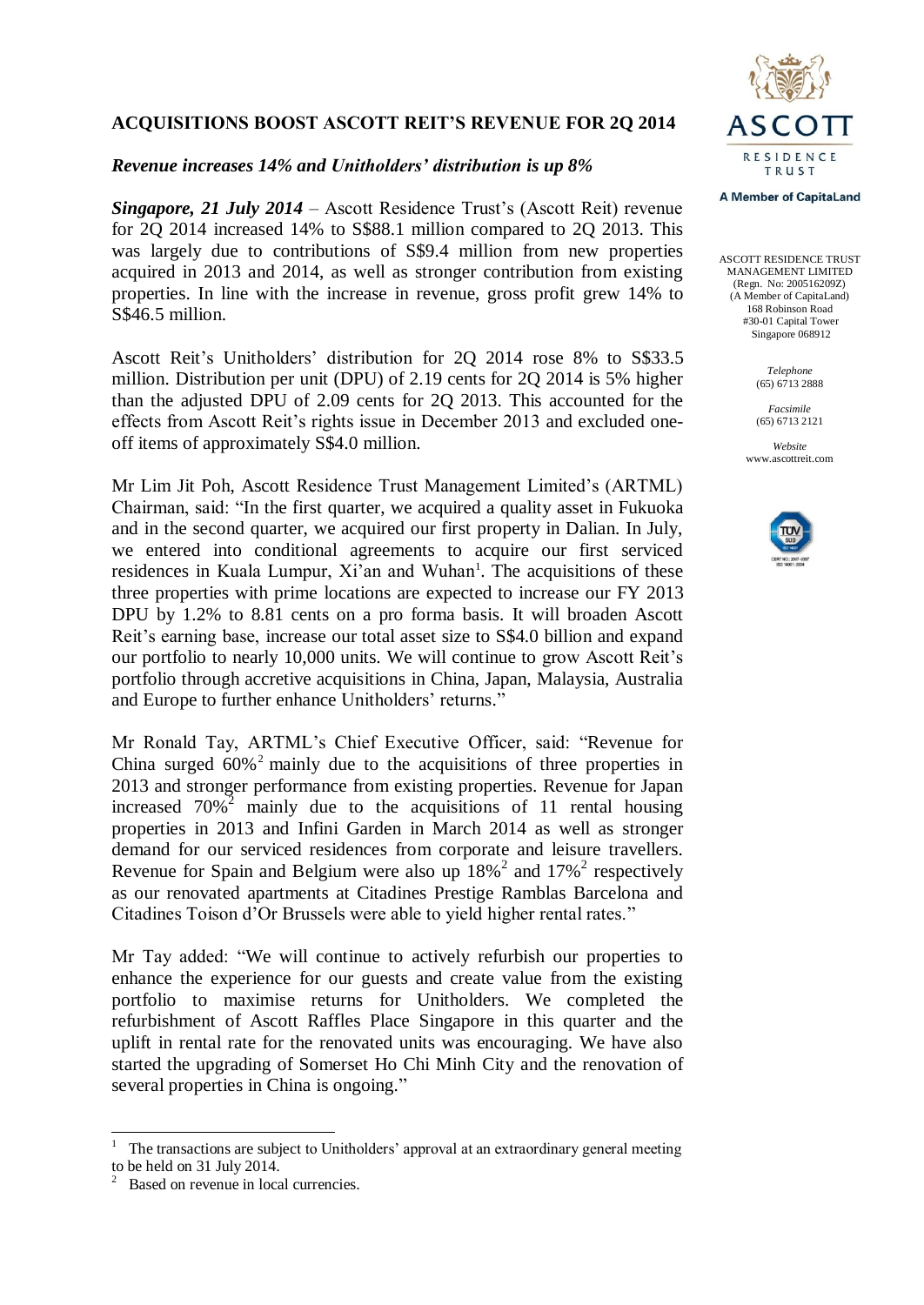## **Summary of Results**

#### **2Q 2014 vs 2Q 2013**

|                                                | <b>20 2014</b> | 20 20 13 | Change $(\% )$ |
|------------------------------------------------|----------------|----------|----------------|
| <b>Revenue (S\$ million)</b>                   | 88.1           | 77.4     | $+14%$         |
| <b>Gross Profit (S\$ million)</b>              | 46.5           | 41.0     | $+14%$         |
| <b>Unitholders' Distribution (S\$ million)</b> | 33.5           | 30.9     | $+8%$          |
| <b>DPU</b> (S cents)                           | 2.19           | 2.45     | $-11\%$        |
| <b>DPU</b> (S cents)                           | 2.19           | 2.09     | $+5%$          |
| (adjusted for the effects from rights          |                |          |                |
| issue and excluded one-off items)              |                |          |                |
| <b>Revenue Per Available Unit</b>              | 137            | 142      | $-4\%$         |
| (RevPAU) S\$/day                               |                |          |                |

- Revenue for 2Q 2014 increased mainly due to the additional revenue of S\$9.4 million from Ascott Reit's acquisitions in 2013 and 2014, as well as stronger contribution of S\$2.4 million from existing properties. The increase was partially offset by the decrease in revenue of S\$1.1 million as Somerset Grand Fortune Garden had ceased operations due to the ongoing strata sale of its apartment units.
- Unitholders' distribution for 2Q 2013 included one-off items of approximately S\$4.0 million.
- DPU for 2Q 2013 would be 2.09 cents if it was adjusted for the effects from the rights issue in December 2013 and excluded one-off items.

|                                                | 1H 2014 | 1H 2013 | Change $(\% )$ |
|------------------------------------------------|---------|---------|----------------|
| <b>Revenue (S\$ million)</b>                   | 168.5   | 146.6   | $+15%$         |
| <b>Gross Profit (S\$ million)</b>              | 85.7    | 74.7    | $+15%$         |
| <b>Unitholders' Distribution (S\$ million)</b> | 60.2    | 58.5    | $+3%$          |
| <b>DPU</b> (S cents)                           | 3.94    | 4.70    | $-16%$         |
| <b>DPU</b> (S cents)                           | 3.94    | 3.76    | $+5%$          |
| (adjusted for the effects from rights)         |         |         |                |
| issue and excluded one-off items)              |         |         |                |
| <b>RevPAU</b> (S\$/day)                        | 131     | 133     | $-2\%$         |

#### **1H 2014 vs 1H 2013**

- Revenue for 1H 2014 rose mainly due to the additional contribution of S\$17.3 million from Ascott Reit's acquisitions in 2013 and 2014, as well as higher revenue of S\$6.8 million from existing properties. The increase was partially offset by the decrease in revenue of S\$2.2 million as Somerset Grand Fortune Garden had ceased operations due to the ongoing strata sale of its apartment units.
- Unitholders' distribution for 1H 2013 included one-off items of approximately S\$12.1 million.
- DPU for 1H 2013 would be 3.76 cents if it was adjusted for the effects from the rights issue in December 2013 and excluded one-off items.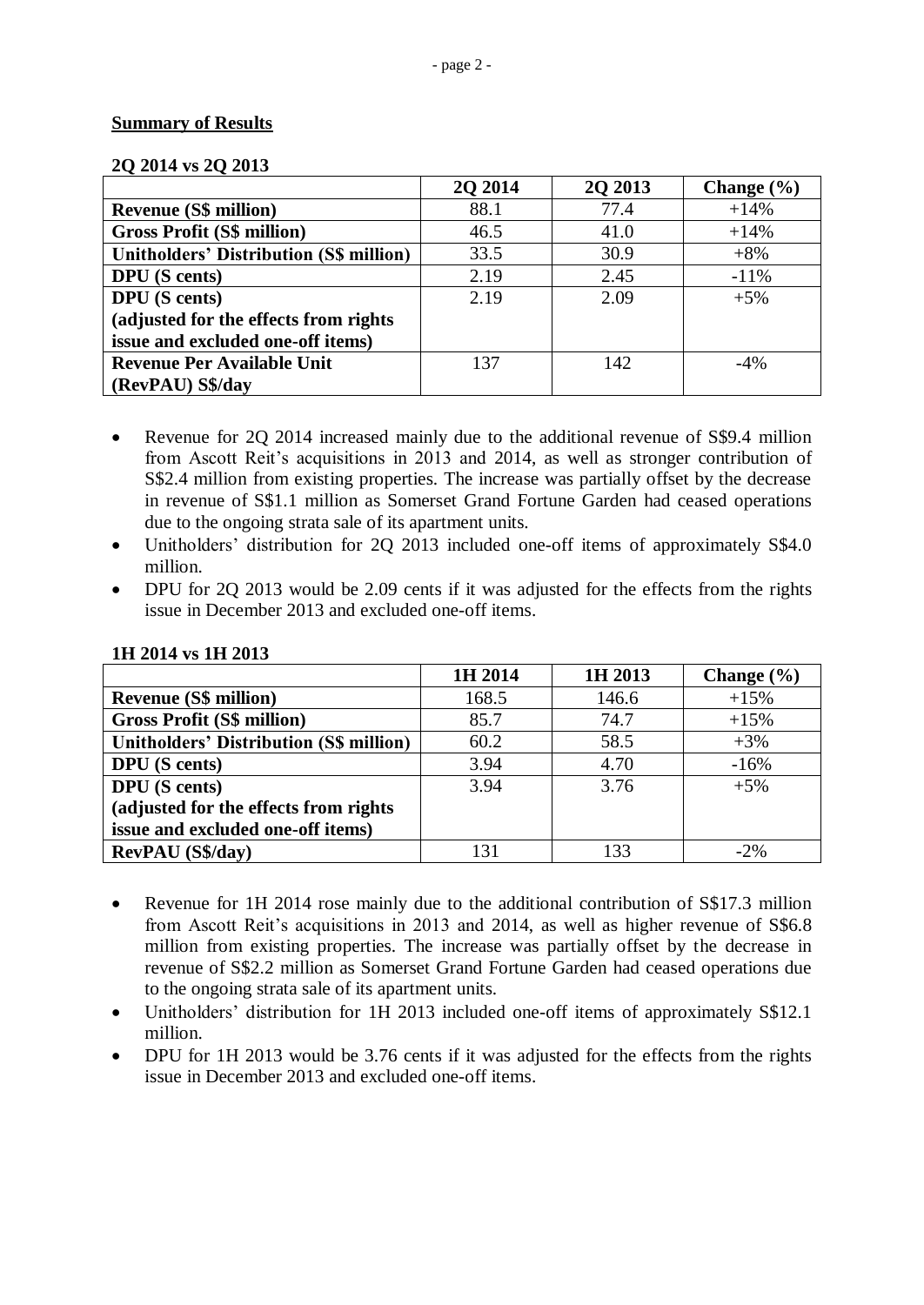# **Distribution**

- Ascott Reit's distributions are made on a semi-annual basis, with the amount calculated as at 30 June and 31 December each year.
- For the period of 1 January 2014 to 30 June 2014, Unitholders can expect to receive their distribution of 3.937 cents per unit on 25 August 2014. The Books Closure Date is on 31 July 2014.

| <b>Distribution Period</b>         | 1 January 2014 to 30 June 2014 |
|------------------------------------|--------------------------------|
| <b>Distribution Rate</b>           | 3.937 cents per unit           |
| Last Day of Trading on "cum" Basis | 25 July 2014, 5 pm             |
| <b>Ex-Date</b>                     | 29 July 2014, 9 am             |
| <b>Books Closure Date</b>          | 31 July 2014                   |
| <b>Distribution Payment Date</b>   | 25 August 2014                 |

For Ascott Reit's 2Q 2014 financial statement and presentation slides, please visit [www.ascottreit.com.](http://www.ascottreit.com/)

# **About Ascott Residence Trust**

Ascott Reit was established with the objective of investing primarily in real estate and real estate-related assets which are income-producing and which are used or predominantly used, as serviced residences, rental housing properties and other hospitality assets.

Ascott Reit's asset size has more than quadrupled to about S\$3.8 billion since it was listed on the Singapore Exchange Securities Trading Limited (SGX-ST) in March 2006. Ascott Reit's international portfolio comprises 83 properties with 9,278 units in 33 cities across 12 countries in Asia Pacific and Europe.

Ascott Reit's serviced residences are operated under the Ascott, Citadines and Somerset brands, and are mainly located in key gateway cities such as Shanghai, Guangzhou, Singapore, Tokyo, London, Paris, Berlin, Brussels, Barcelona, Munich, Hanoi, Ho Chi Minh City, Jakarta, Manila and Perth.

Ascott Reit is managed by Ascott Residence Trust Management Limited, a wholly-owned subsidiary of The Ascott Limited and an indirect wholly-owned subsidiary of CapitaLand Limited, one of Asia's largest real estate companies. ARTML is the winner of World Finance Magazine's "Best Real Estate Investment Fund Manager 2011" in South Eastern Asia in their inaugural Real Estate Awards.

# **Important Notice**

The value of units in Ascott Reit and the income derived from them may fall as well as rise. Units in Ascott Reit are not obligations of, deposits in, or guaranteed by Ascott Residence Trust Management Limited, the Manager of Ascott Reit (the "Manager") or any of its affiliates. An investment in the units in Ascott Reit is subject to investment risks, including the possible loss of the principal amount invested. The past performance of Ascott Reit is not necessarily indicative of its future performance.